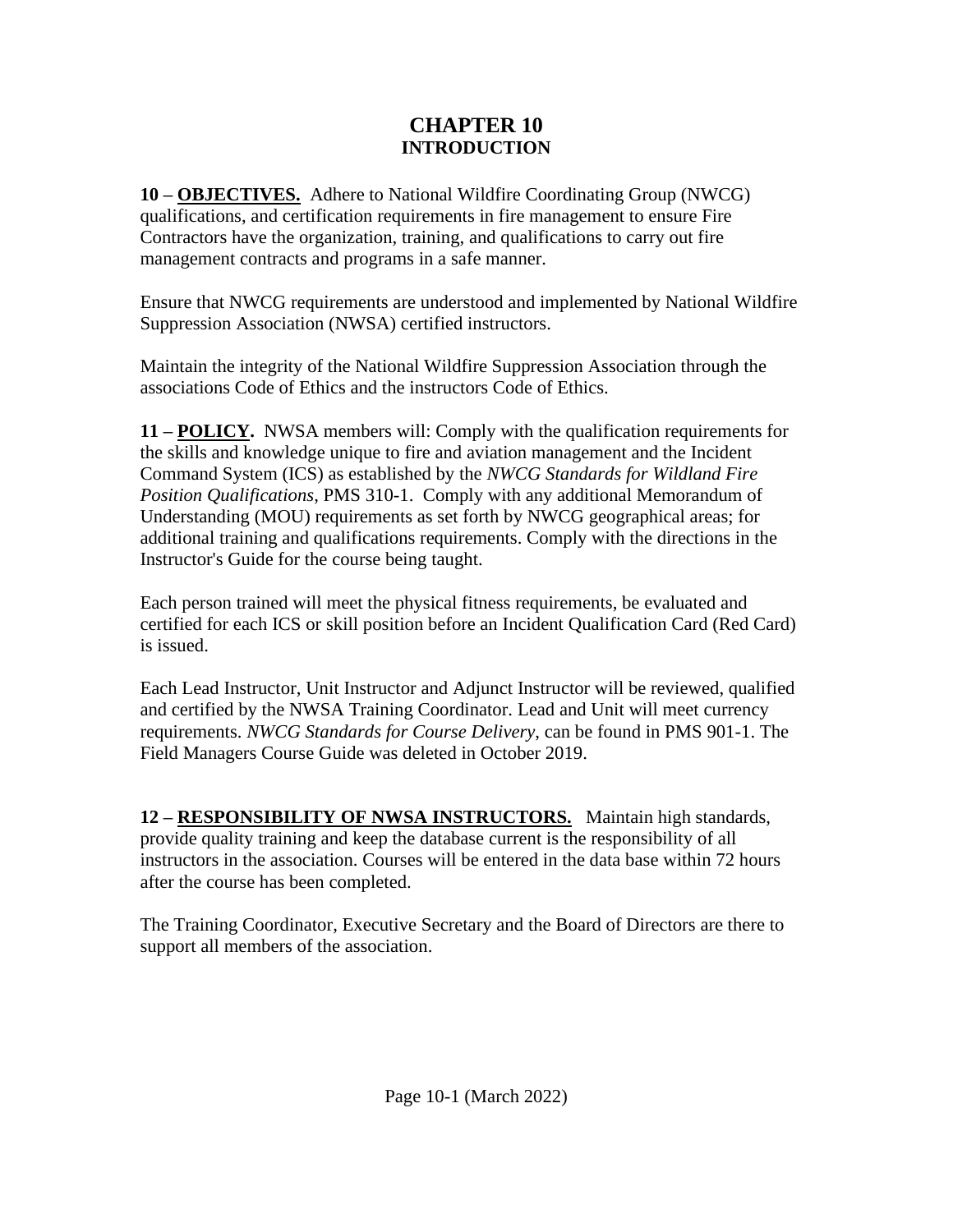**13 – DEFINITIONS.** For additional definitions of terms related to ICS, refer to the NWCG Glossary of Wildland Fire. PMS 205. The following information can be found in the NWCG Standards for Wildland Fire Position Qualifications, PMS 310-1.

 Certification and Recertification: Certification indicates the individual is qualified to perform in a specific position. Each company owner or official is responsible for annually certifying qualifications of their personnel based upon the requirements in the PMS 310-1 and their Geographical Area Coordinating Group.

Successful completion of position tasks and training courses does not guarantee an individual will be qualified to perform in a position. Certification and recertification is a subjective determination each company must make, based on task evaluations, position performance, and their judgment on the quality of an individual's experience.

To recertify an FFT2 the individual would be required to take any new required training, RT-130 training and pass the Work Capacity Test. To recertify an FFT1 and higher the individual would be required to take any new required training, take the RT-130 course, pass the Work Capacity Test and complete a new Task Book.

 Currency Requirement: For positions identified in the PMS 310-1, the maximum time for maintaining currency is 3 years for air operations, faller and dispatch positions. All other positions have a 5-year currency. Currency for a position can be maintained by successful performance in positions identified in the PMS 310-1.

 Certifying Official: In the private sector the Certifying Official is the Company Owner or his designated representative. The Certifying Official must review and confirm the completion of the PTB and make a determination of company certification. This determination should be based on the Trainee's demonstration of position competencies and behaviors, as well as the completed PTB – which includes a Final Evaluator's Verification. Only the Certifying Official from the company has the authority to certify an individual's qualifications.

 Evaluator: The Evaluator is the person who actually observes the task(s) being performed and documents successful performance in the PTB. The Evaluator and the Coach may be the same person; however, the functions of coaching and evaluating must remain separate.

 Final Evaluator: A Final Evaluator must be qualified in the position they are evaluating. Only the evaluator on the final position performance assignment (the assignment in which all remaining tasks have been evaluated and initialed) will complete the Final Evaluator's statement inside the front cover of the PTB recommending certification.

Page 10-2 (March 2022)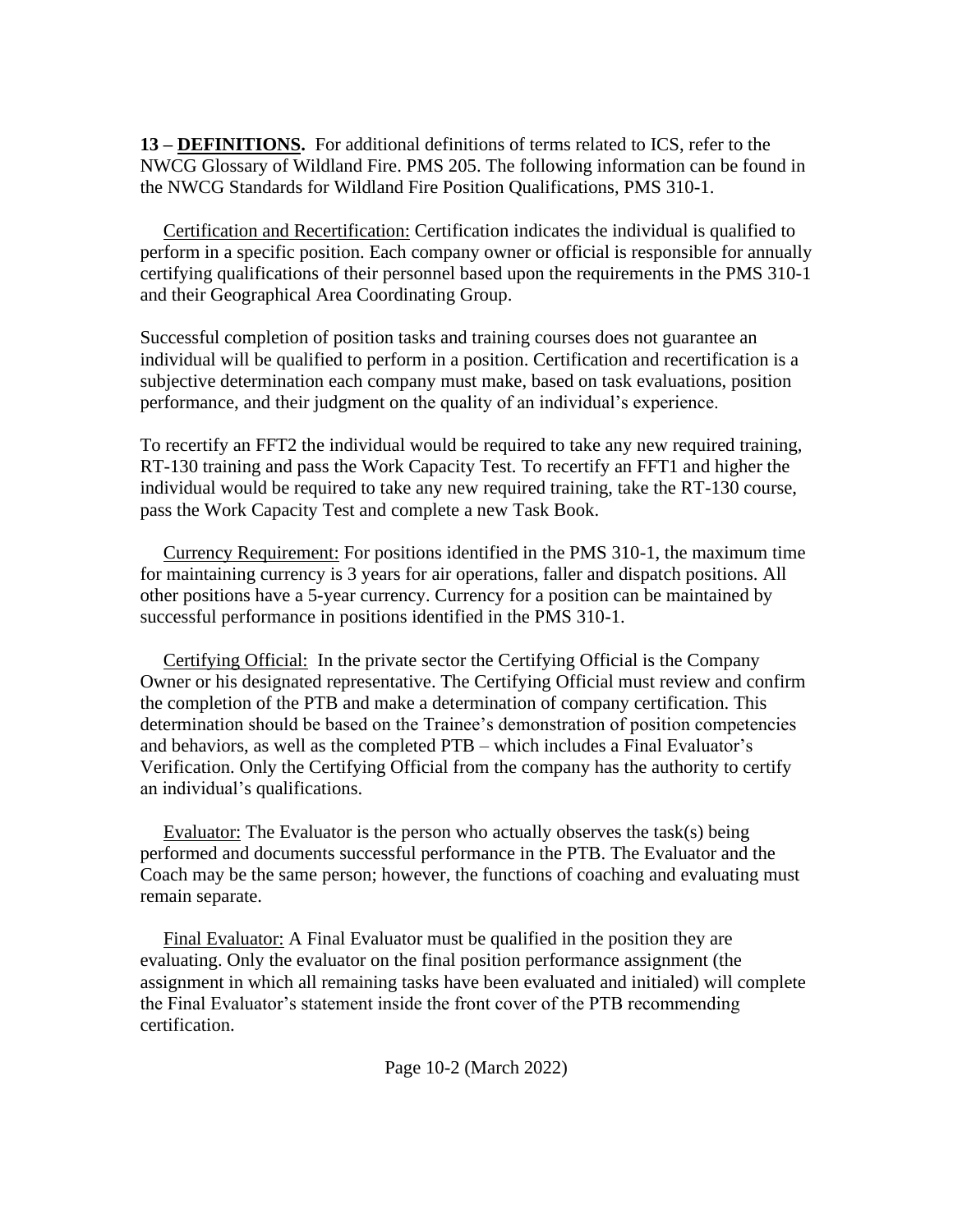Experience: Documented, satisfactorily performance in specified ICS positions that is needed to qualify for another position; in the case of a trainee, satisfactory performance in the position for which the individual is qualifying.

 Other Positions Meeting Currency Requirements: Positions in another function, or at an equivalent or lower level in the same function, that meet the currency requirements for the position under which they are listed.

 Qualified Individual: An individual whose company has documented that the individual has successfully completed all requirements for training, experience, and physical fitness for a specific ICS position.

 Satisfactory Performance: Performance by an individual that meets or exceeds the written standards for a specific ICS position as evaluated by the individual's incident or agency supervisor.

 Skill Position: A position that requires specific skills and knowledge to perform on a wildland fire incident. Examples include Firefighter, Fire Behavior Analyst, Single Resource Boss, Prescribed Fire Burn Boss, or Ignition Specialist.

 Trainee or Student: A company approved individual who is preparing to qualify for a position through completion of training courses and on-the-job training. Also, a person who is attempting to demonstrate task evaluation or position performance of required job tasks under the direct supervision of an evaluator who is qualified in the position.

 Coach: A position qualified individual who provides instruction to a trainee in the classroom, on the job, or on an incident. While many of the requirements of the Coach are similar to those of an Evaluator, the roles of coaching and evaluation must remain separate. Responsibilities are listed in the PMS 310-1/

 Training Specialist: A person who identifies incident evaluation opportunities for trainees and ensures that the assignment is properly documented. On initial attack and extended attack incidents the Training Specialist's duties would be performed by unit personnel.